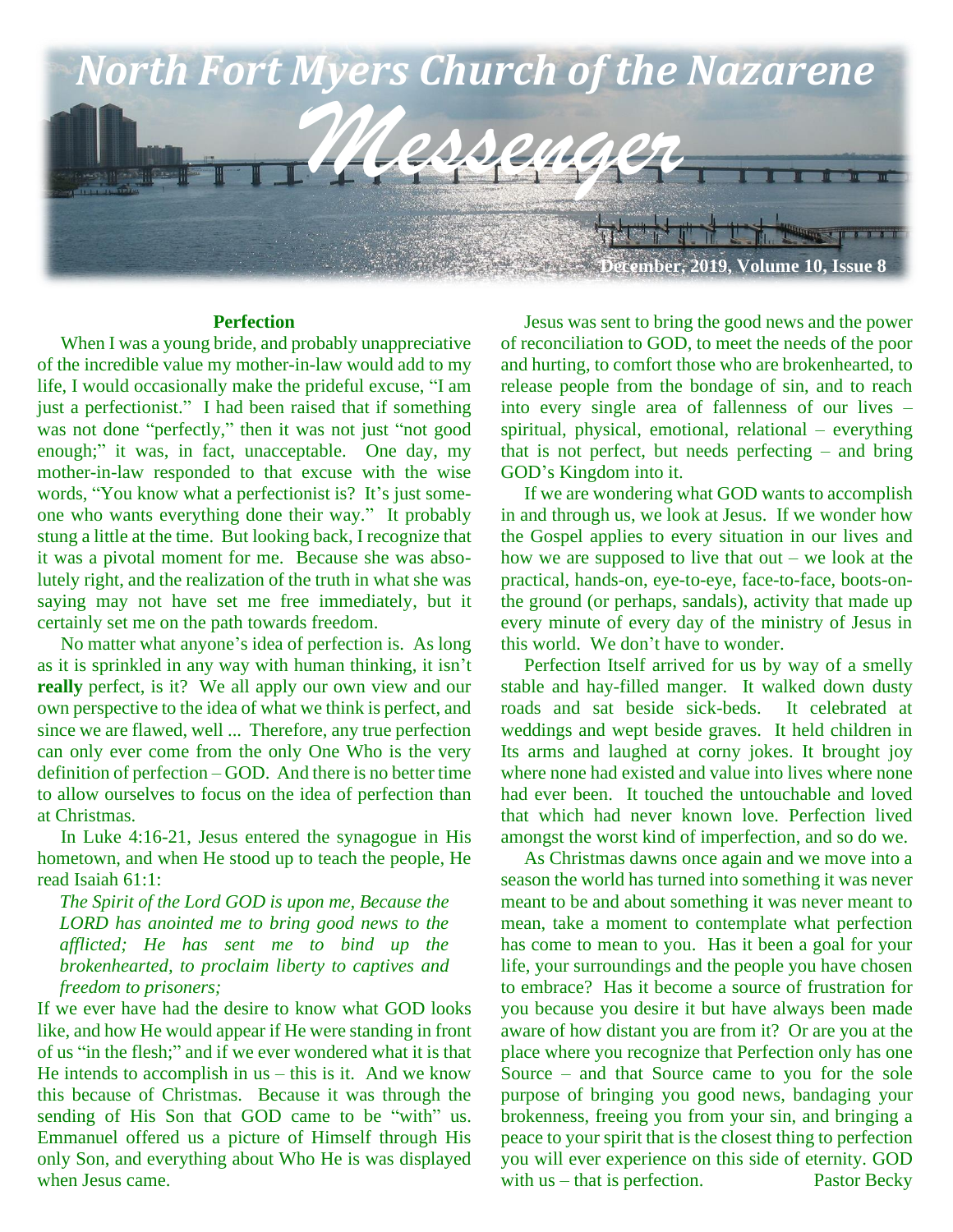## **Birthdays & Anniversaries**

- **01 – James Boye**
- **05 – Jean Monroe**
- **10 – Laurie Brooks**
- **11 – Jay Adams**
- **17 – Paul Bolling Brenda Loubier**
- **18 – Tim & Carole Dillehay**
- **19 – Marie Haddad Doug Haiflich Jerry Parker**
- **28 – Perry & Donna Souzis**
- **31 – Nancy Bastin**



## **Calendar**

- **1 – The Kramers in Concert A.M.**
- **11 – Food Distribution**
- **15 – All Church Christmas Dinner**
- **17 – LAMB's Christmas Party**
- **24 – Candlelight Communion Service**
- **25 – Christmas Day**





# Kenny & Gail Goodman Phyllis Obney Regina Williams Allice Daugherty **Children & Teen Depts.** Eileen Jennings Kitty Baxter Dorothy Chapaman **Patrick Lindsey**<br>**Our missionaries** Phoebe Barr Tom Blakeman Laurel Chapman Ben Bergman Ida Chaplow Ida Chaplow Janice O'Lynn Hilda Chaplow Peggy & Steve Cecil Judi Predko's family Eileen Massett Mark & Lisa Koch Ryan Woodby Ernie Rybold Paul Jones Betty Predko Sheryl Colie & Family Matthew Morgan Orion Predko Paul & Grace Boling Ardyth Eldridge Marlene Ryan Joseph Groves Lorraine Jungles Mark & Kim Barr Louis Perez Cody Church Dave Peck

House of James Ministries

# A Youth Pastor Unsaved Loved Ones The Nation of Israel Our Church Leaders

**Prayer Needs:**

We need volunteers to help with the distribution of food on Wednesday, December 11, from 4:00 to 6:00 PM, to help with a variety of tasks. Please spread the word to anyone you think could benefit from this special outreach and join us as we partner to help those in need. And once again, thank you for being the hands and feet of Jesus in North Fort Myers.



All Ladies are Invited to our

Our military, our leaders & our nation

2019

Lamb's Christmas Party

December  $17 - 6:00$   $\mathcal{P}$ . in the Fellowship Hall Bring a fingerfood and  $a$  \$10 wrapped gift  $(S\rightarrow\mathcal{B})$  a gift you would like to receive yourself.)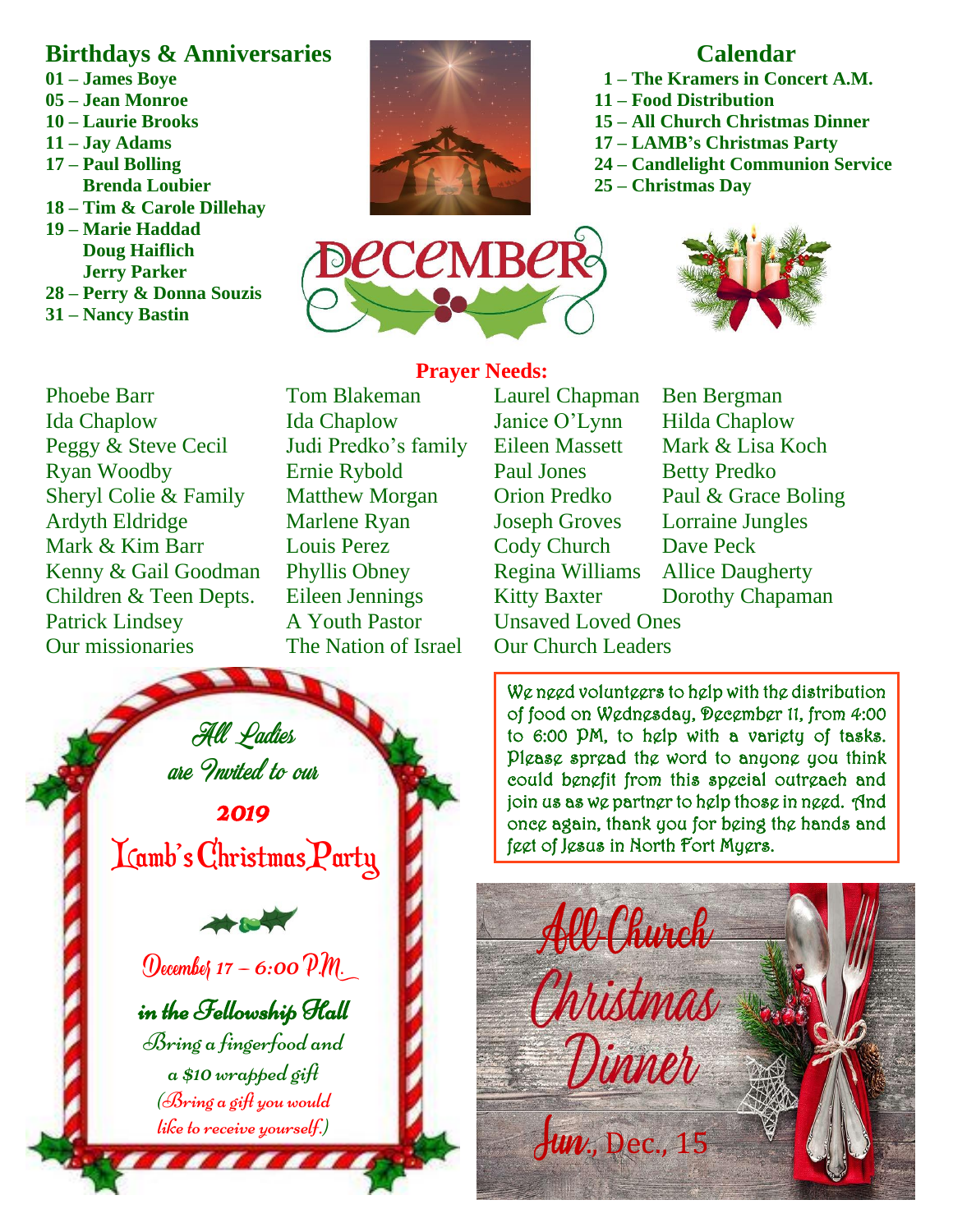

# Check out our Winter/Jpring Concert Jchedule:



The Kragun's JANUARY 5



The Burchfield Brothers JANUARY 19



THE HYSSONGS February 2



**JIM HUTSON** MARCH 15



The Groves Family April 19